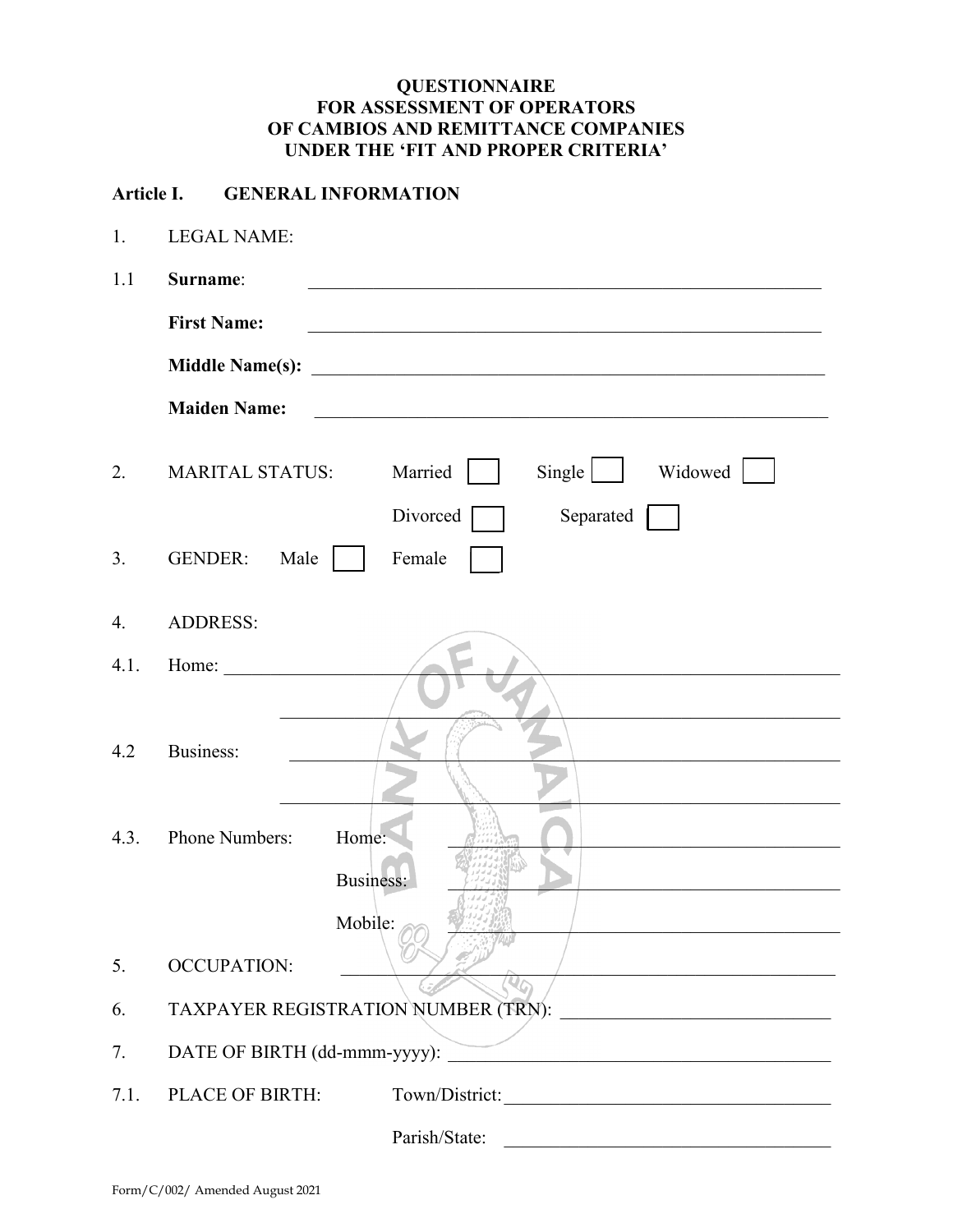- 8. NATIONALITY:
- 8.1. If naturalized, give date of grant of citizenship and certificate number.

| 9.   | POSITION IN CAMBIO/REMITTANCE OPERATIONS:                               |
|------|-------------------------------------------------------------------------|
|      | Director   Shareholder   Manager <sup>1</sup>   Chief Executive Officer |
|      | please specify<br>Other                                                 |
|      |                                                                         |
| 9.1. | DUTIES ATTACHED TO POSITION:                                            |
|      |                                                                         |

 $\mathcal{L}_\text{G}$  , and the contribution of the contribution of the contribution of the contribution of the contribution of the contribution of the contribution of the contribution of the contribution of the contribution of t

## **BUSINESS HISTORY**

- 10.1 Give details of your education and professional qualifications and affiliations, if any, including relevant dates:
- 10.2a Give details of your employment history up to the date of this Questionnaire, including for each place of employment; the date of employment, details of the type of business, your title and the duties attaching to your position; the name and address of your employer; reasons for leaving and the name, position and telephone number of a reference from your last employer**.** (Please submit the above information in a resume` format).



10.2b Have you resided or worked in overseas jurisdiction for any period exceeding 6 months, since age 18? If so, list the jurisdiction(s) and state the period you resided in each.

<span id="page-1-0"></span>

<sup>&</sup>lt;sup>1</sup> Officer responsible for the operations of the cambio or remittance service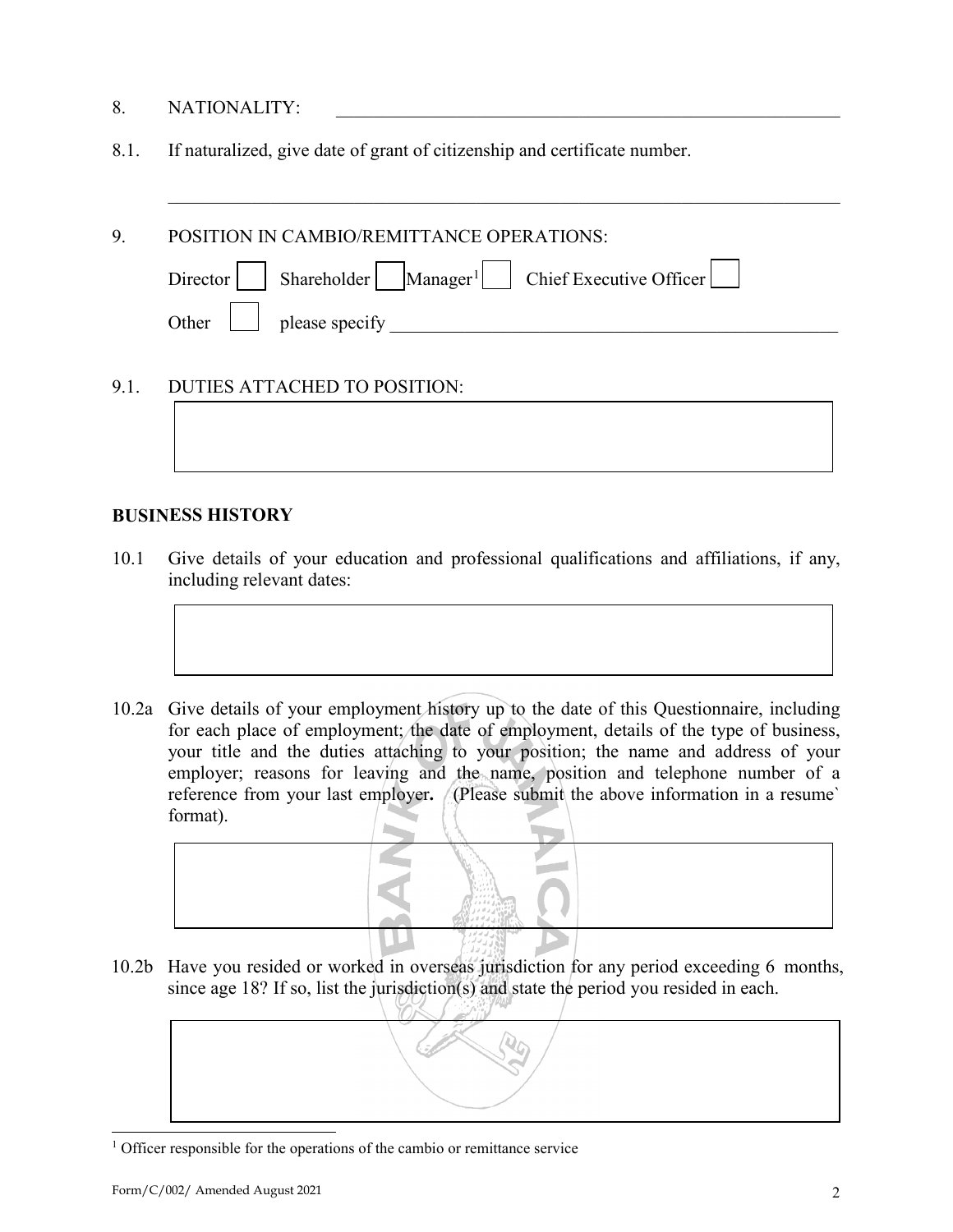10.3a Have you at any time been charged with any offence in Jamaica or elsewhere (excluding minor Road Traffic offences)? Yes  $\Box$  No

If yes, please give details of the charge:

10.3b Have you at any time been convicted of any offence or otherwise found liable by a Civil, Criminal or Military Court, whether in Jamaica or elsewhere (excluding minor Road Traffic offences)?  $Yes$  No

If yes state, the date(s) and place(s) of conviction and full particulars of the offence(s), (including any offences taken into consideration) and the specific penalty(s) imposed:

10.4 Have you ever been required to give evidence in any trial or proceedings involving fraud, dishonesty or similar matters, whether in Jamaica or elsewhere other than as an expert witness? Yes No

If so, give particulars:

10.5 Have you ever been the subject of investigation/disciplinary procedures, censured, disciplined or publicly criticized by any professional body to which you belong or have belonged, whether in Jamaica or elsewhere?  $Yes \Box$  No

If so, give particulars:

10.6 Have you ever been dismissed or requested to resign from any office or employment, whether in Jamaica or elsewhere?  $Yes \nightharpoonup No$ 

If so, give particulars: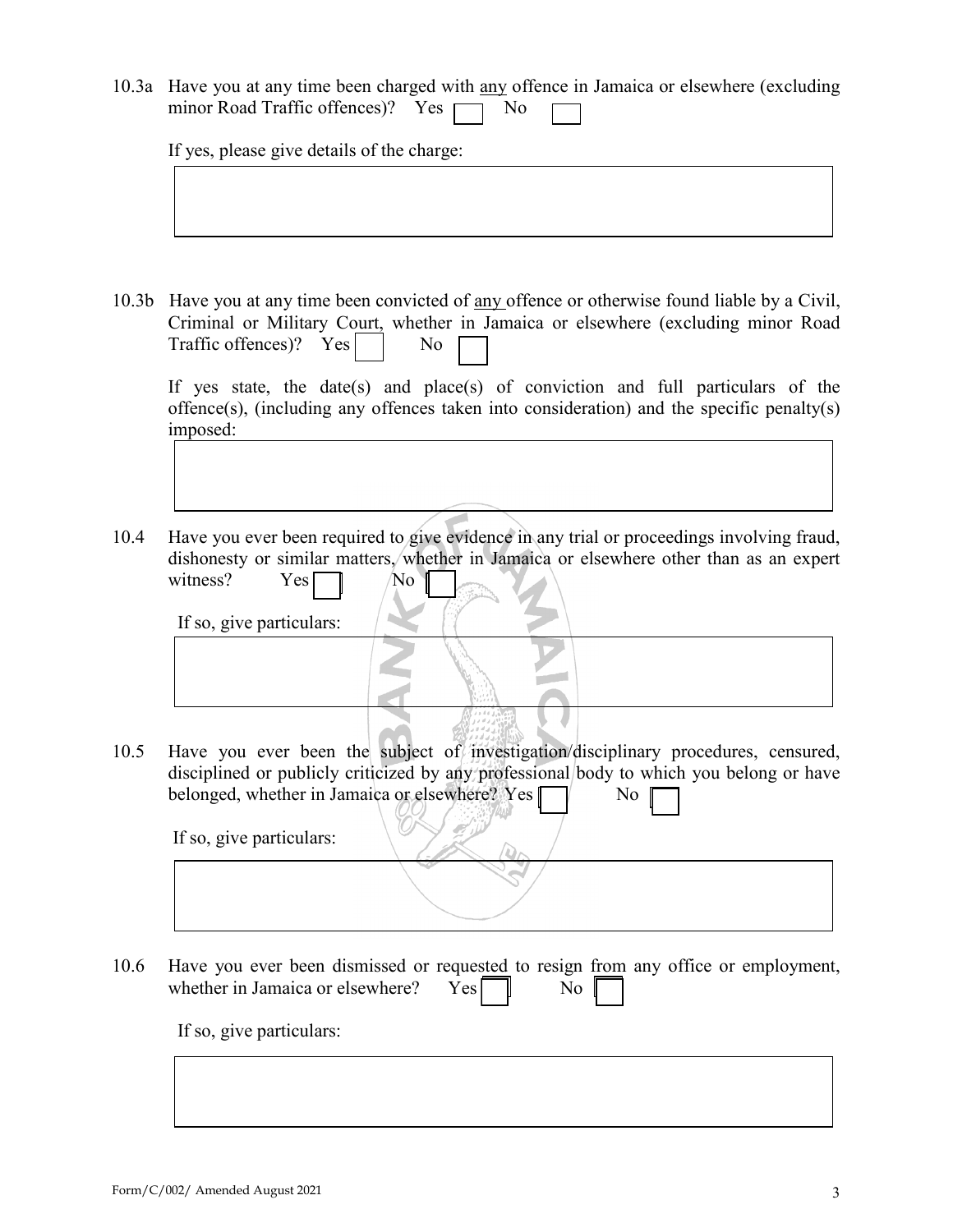- 10.7 Have you ever been refused entry into any profession or vocation, whether in Jamaica or elsewhere? Yes No If so, give particulars:
- 10.8 Have you ever been censured or disciplined by, or made the subject of a Court Order, whether in Jamaica or elsewhere, at the instigation of:
	- 10.8.1. Any regulatory authority? Yes No 10.8.2. Any officially appointed enquiry?  $Yes \frown$  No
	- 10.8.3 Any other established body concerned with the regulation of a relevant activity (as described in the Glossary at the end of this form)?  $Yes \quad \text{No}$
	- 10.8.4 If the answers to any of the questions under 10.8. is YES, give particulars:

10.9. Names (including contact persons) and addresses of bankers over the past 5 years:

10.9.1 Do you currently have outstanding loan obligations to financial institutions or lending institutions? Yes No

If yes, give particulars of loan obligations state the institution, and list the outstanding amount/s due to each creditor.  $\boldsymbol{Q}_{\boldsymbol{G}}$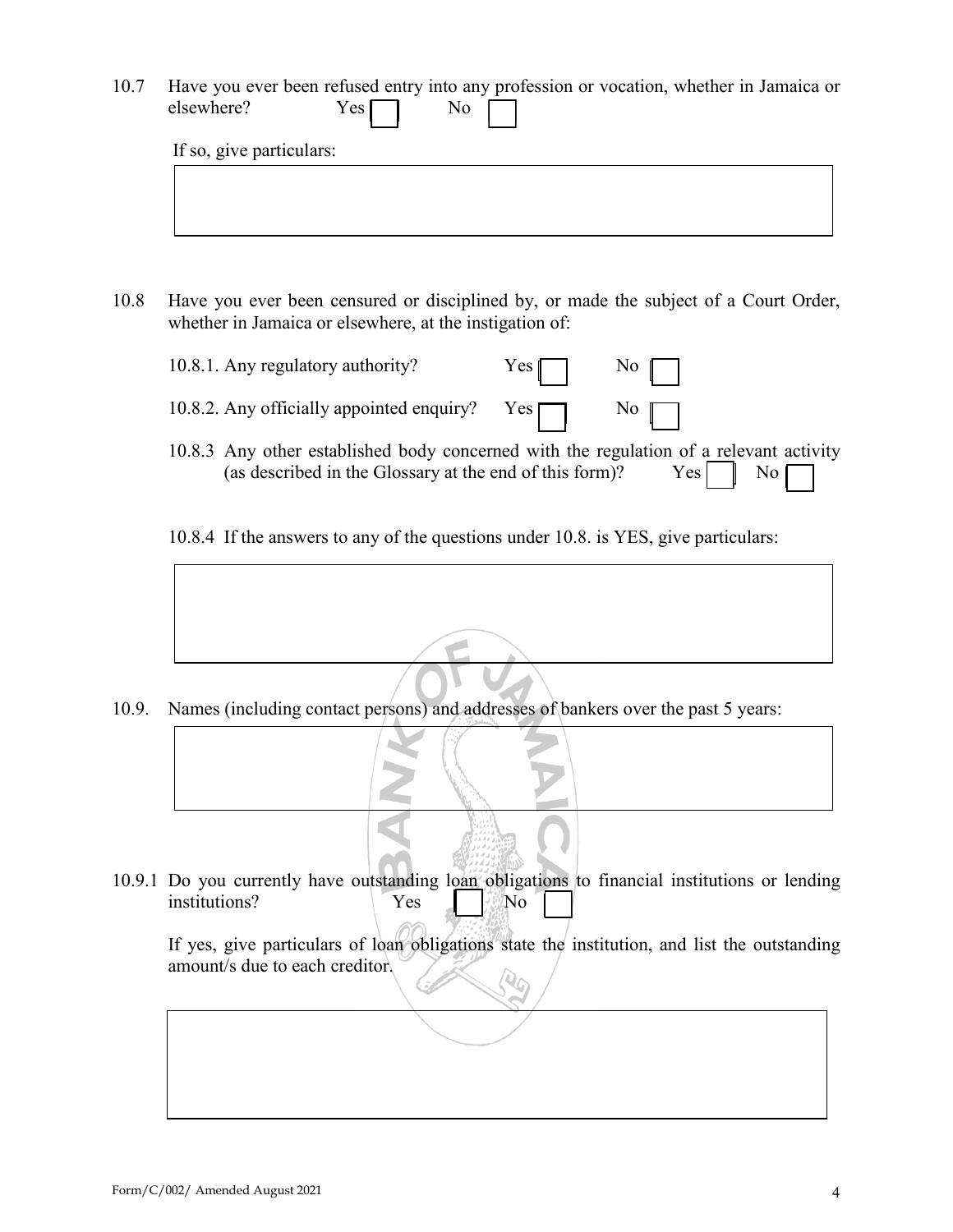10.9.2a If the answer to question 10.9.1 is YES, have you maintained your credit obligation(s) to the relevant financial institutions or lending institutions in a consistent and satisfactory manner?

| es<br>--<br>- | VC.<br>-<br>- |  |  |
|---------------|---------------|--|--|
|---------------|---------------|--|--|

10.9.2b If the answer to question 10.9.2a is NO, state particulars including name of institution, amount, circumstances and reason(s).

10.9.3 Have your bankers, or other financial institution with which you do business ever threatened or commenced court proceedings or declined doing any further business with you as a result of outstanding debts owed by you or your not honouring other facilities afforded you (e.g. guarantee, etc.) by these institutions? Yes  $\parallel \parallel$  No

If so, give details of the dispute and the manner in which the issue was resolved.

10.10a In connection with the formation or management of any partnership, business undertaking, or corporation, have you ever been adjudged by a Criminal or Civil Court to be liable for any fraud, misfeasance or other misconduct in relation to that corporation, any member or customer thereof, whether in Jamaica or elsewhere? Yes  $\Box$  No

If yes, give particulars:

10.10b Are you currently or have you ever been the subject of a lawsuit regarding any partnership, business undertaking or corporation related to fraud, misfeasance or other misconduct in relation to that corporation, partnership or business undertaking, whether in Jamaica or elsewhere? Yes  $\Box$  No

If yes, give particulars: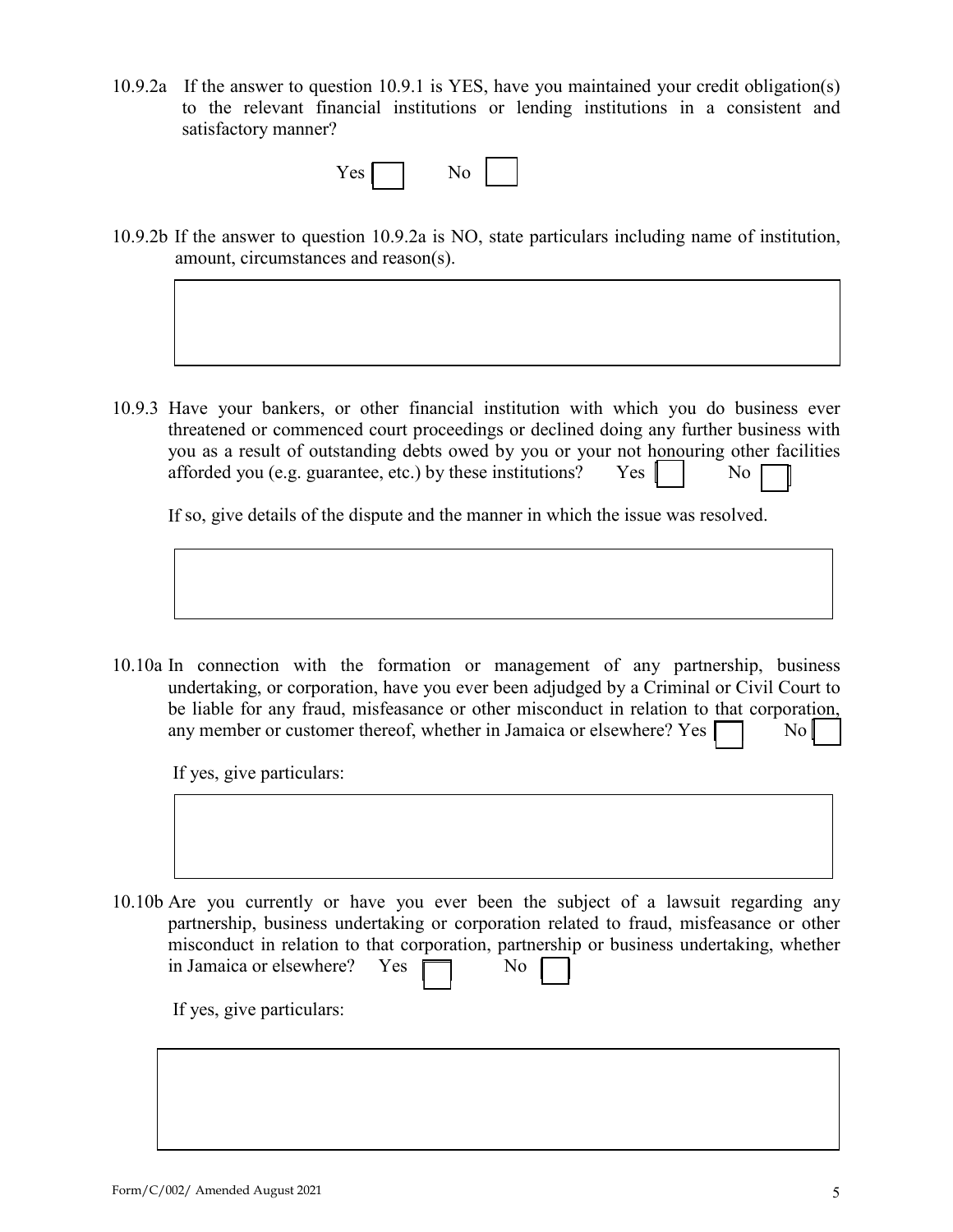10.11. Have you ever been disqualified by a Court, or by virtue of any statutory enactment from being a director or from acting in the management or conduct of the affairs of any corporation, whether in Jamaica or elsewhere?  $Yes \Box$  No

If yes, give particulars.

10.12. Has a bankruptcy petition ever been served on you or any organization in which you were a shareholder or held the position of Director or Manager in any jurisdiction?

| -- |  |  |
|----|--|--|
|----|--|--|

If pending, give details of the circumstances and, if not pending, how was the matter resolved?

10.13. Has a receivership or administrative order ever been made against you or an organization in which you held a shareholding, directorship or management position in any jurisdiction (during your tenure as director or manager or period as shareholder or within the 3 years immediately after your departure or disposal of shares)? Yes  $\Box$  No

If so, give particulars:



10.14. Has an order for sequestration ever been made with respect to your assets or those of any organization in which you held a shareholding, directorship or management position in any jurisdiction (during your tenure as director or manager or period as shareholder or within the 3 years immediately after your departure or disposal of shares)? Yes  $\vert$  No

If so, give particulars:

10.15. Have you or any organization in which you held a shareholding, directorship or management position ever entered into a Deed of Arrangement, or other composition or arrangement with your/its creditors (during your tenure as director or manager or period as shareholder, or within the 3 years immediately after your departure or disposal of shares)? Yes No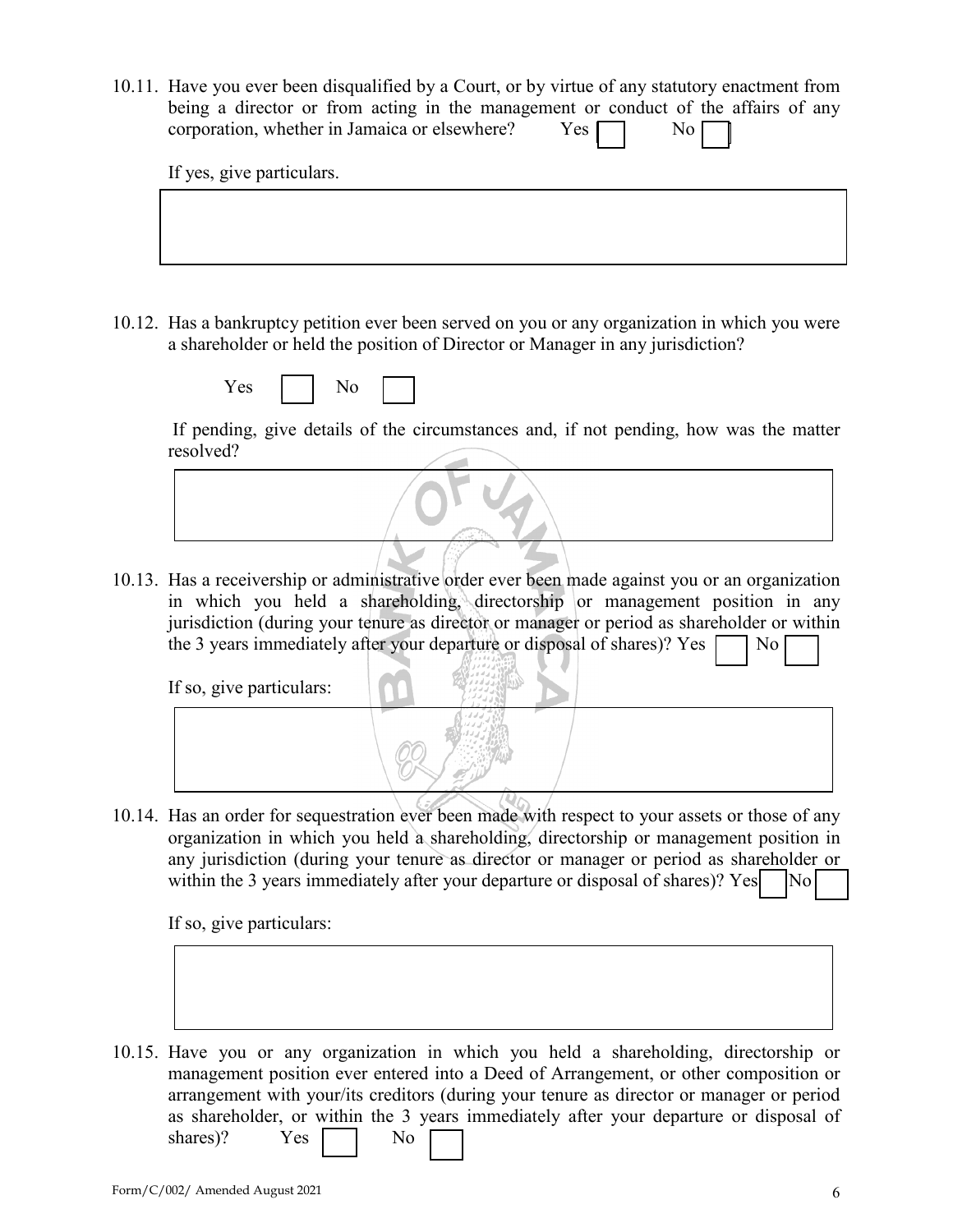If so, give particulars:

10.16. Has any organization in which you held a shareholding, directorship or management position been the subject of any statutory intervention action (e.g. temporary management, vesting order, revocation or suspension of licence) in any jurisdiction (during your tenure as director or manager or period as shareholder, or within the 3 years immediately after your departure or disposal of shares)?  $Yes$   $\parallel$  No

If so, give particulars:

- 
- 10.17. Has any organization in which you held a shareholding, directorship or management position been the subject of any liquidation proceedings in any jurisdiction (during your tenure as director or manager or period as shareholder, or within the 3 years immediately after your departure or disposal of shares)? Yes  $\Box$  No

If so, give particulars:

10.18. Has any organization in which you held a shareholding, directorship or management position been the subject of any administrative censure or penalty by the Regulator with responsibility for such industry (during your tenure as director or manager or period as shareholder, or within the 3 years immediately after your departure or disposal of shares)?  $Yes$   $\parallel$  No

If so, give particulars:

10.19. Has a petition to wind up the corporation ever been served on any organization in which you were a shareholder, or held the position of director or manager (during your tenure as director or manager or period as shareholder, or within the 3 years immediately after your departure or disposal of shares)?  $Yes \Box$  No

If so, give details of the circumstances and outcome of the petition?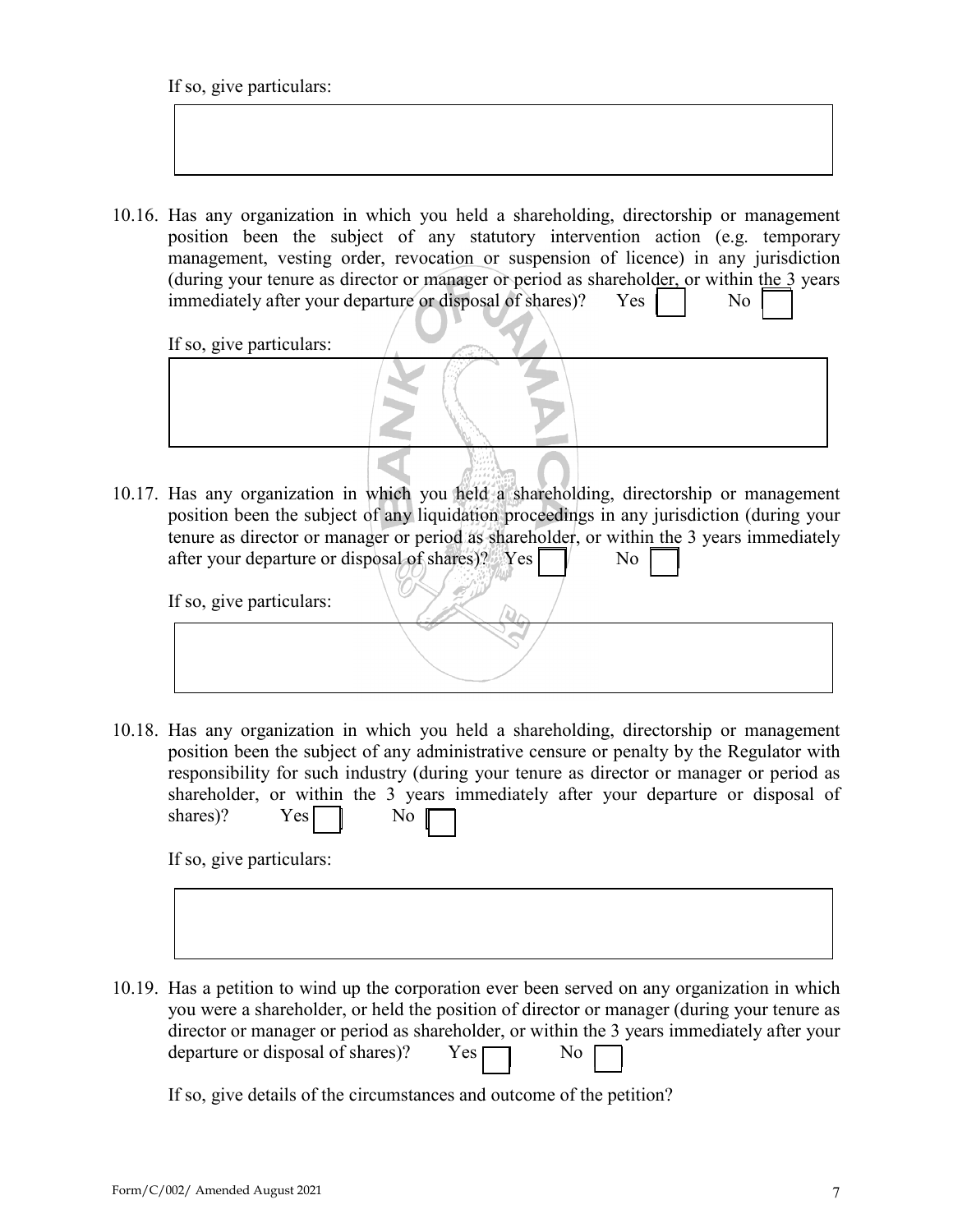| Will you be actively engaged in the business of the entity to which this application relates |                        |  |
|----------------------------------------------------------------------------------------------|------------------------|--|
| and devote the major portion of your time thereto? $Yes \Box$                                | $\overline{\text{No}}$ |  |

12.a Have you **been** a Shareholder, Manager, Director of any Limited Companies or other corporations or bodies engaged in relevant activities, as described in the glossary at the end of this form?  $Yes \quad \text{No}$ 

If yes, state the name of the company(s) or corporation(s), the nature of its business, your position (including details of shareholdings where applicable) and date of appointment and resignation or termination and the reasons therefore.



12.b Are you **currently** a Shareholder, Manager, Director of any Limited Companies or other corporations or bodies engaged in relevant activities, as described in the glossary at the end of this form? Yes No

If yes, state the name of the company(s) or corporation(s), the nature of its business, your position (including details of shareholdings where applicable) and date of appointment and resignation or termination and the reasons therefore.



13.a. Are you **currently** a Partner, Shareholder or Director of any registered business or company?

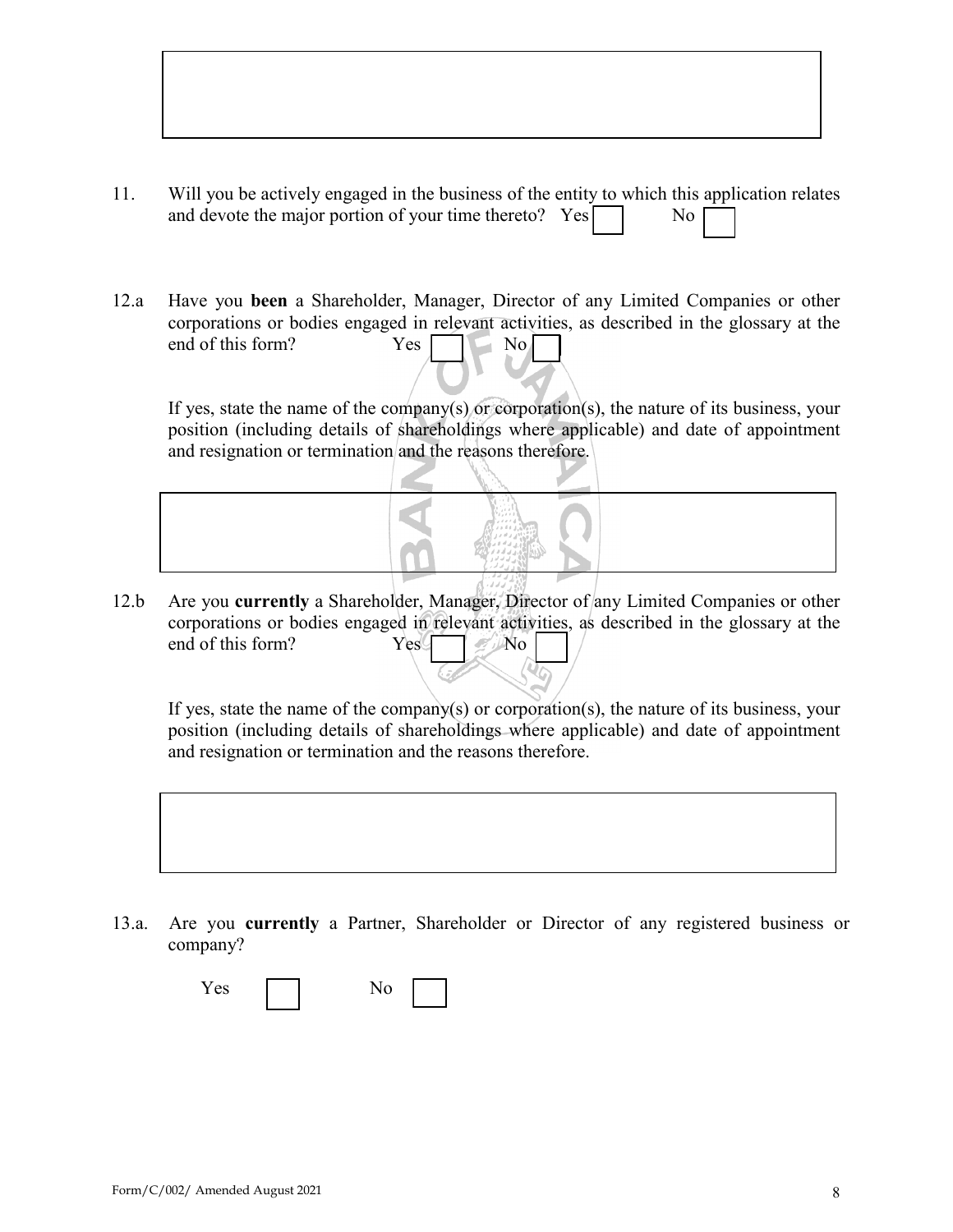13.b. If the response to question *13.a is Yes,* state in the box provided below (a) the name of each business/company (b) the nature of its business (c) the position you hold and (d) date of appointment.



| ∸ |  |  |
|---|--|--|
|---|--|--|

- 13.d. If the response to question *13.c is Yes*, state in the box provided below: (a) the name of each business/company, (b) the nature of its business (c) the position you held and (d) date of resignation or termination from that position.
	-
- 13.e. Are you **currently**, or have you ever been at any time a Trustee or Manager of any organization? Yes  $\Box$  No
- 13.f. If the response to question *13.e is Yes*, state in the box provided below: (a) the name of each business/company (b) the nature of its business and, where applicable, (c) the date of resignation or termination from the position.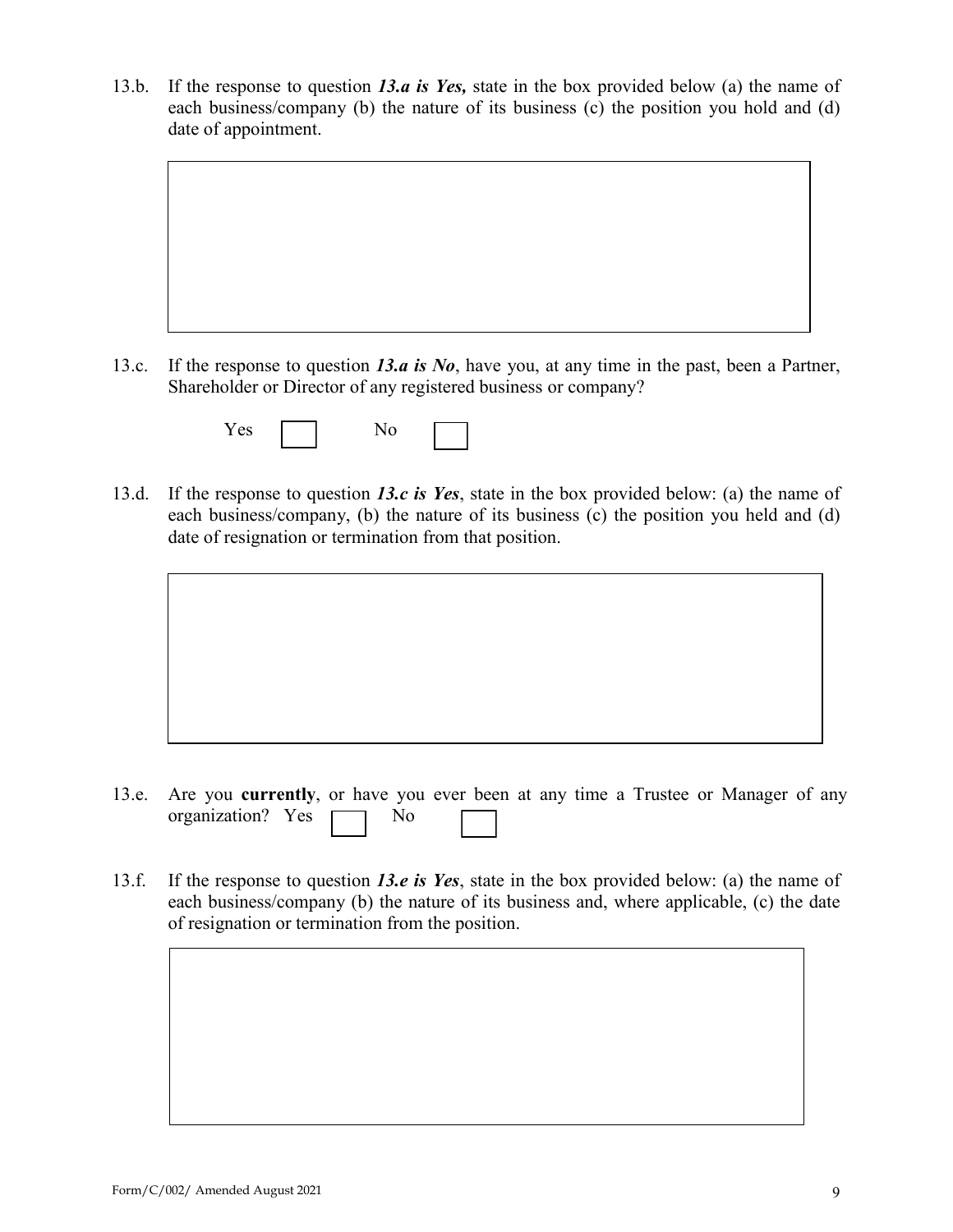14.a. Are you a beneficial owner of any controlling interest in any listed or unlisted private or public company, partnership, joint venture or other business enterprise?

| $\sim$ |  |  |  |
|--------|--|--|--|
|--------|--|--|--|

14.b. If the response to question *14.a is Yes*, provide particulars.